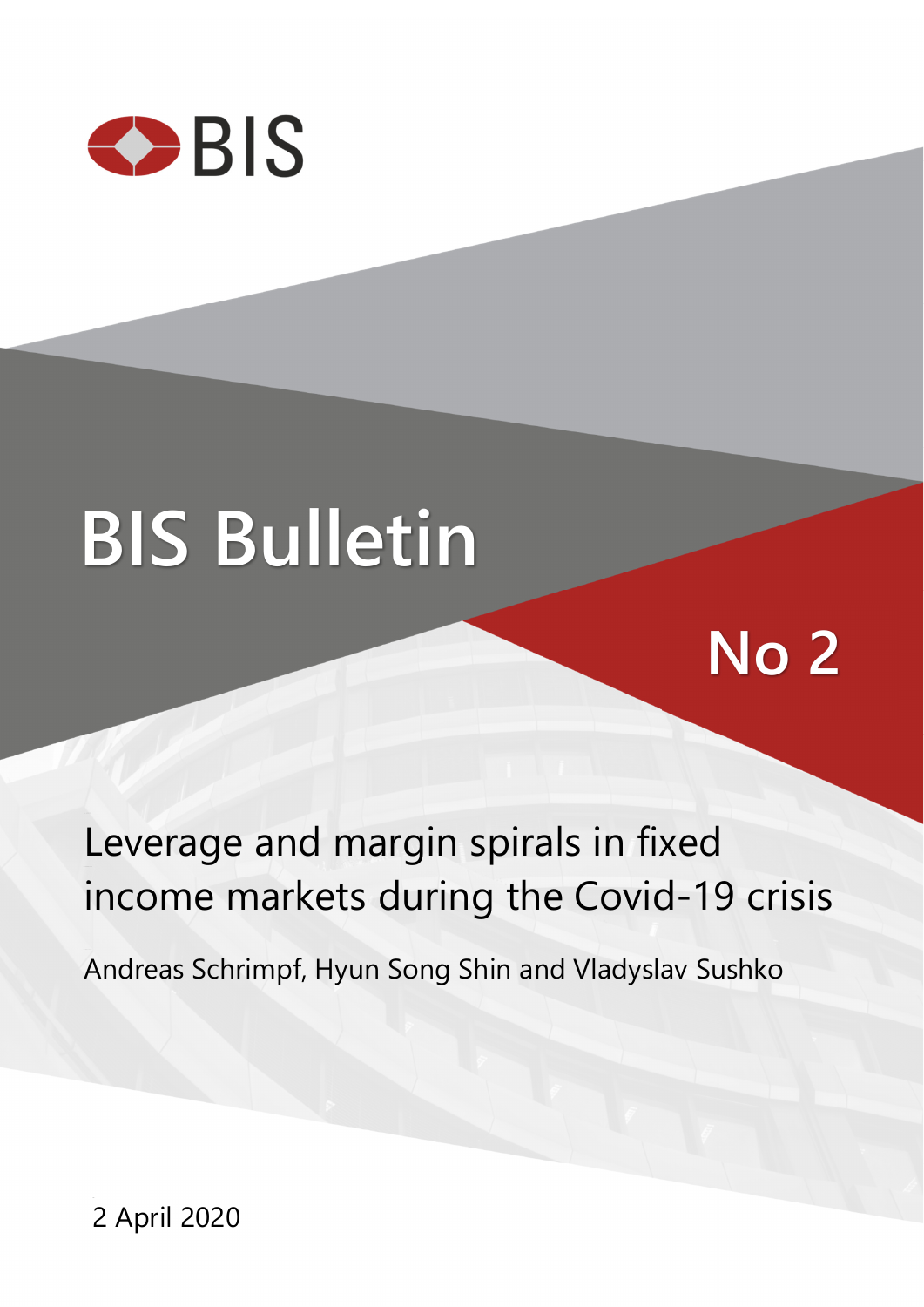BIS Bulletins are written by staff members of the Bank for International Settlements, and from time to time by other economists, and are published by the Bank. The papers are on subjects of topical interest and are technical in character. The views expressed in them are those of their authors and not necessarily the views of the BIS. The authors are grateful to Nicolas Lemercier, Yifan Ma and Jimmy Shek for excellent analysis and research assistance, and to Louisa Wagner for administrative support.

The editor of the BIS Bulletin series is Hyun Song Shin.

This publication is available on the BIS website [\(www.bis.org\)](http://www.bis.org/).

*© Bank for International Settlements 2020. All rights reserved. Brief excerpts may be reproduced or translated provided the source is stated.* 

ISSN: 2708-0420 (online) ISBN 92-9197-356-8 (online)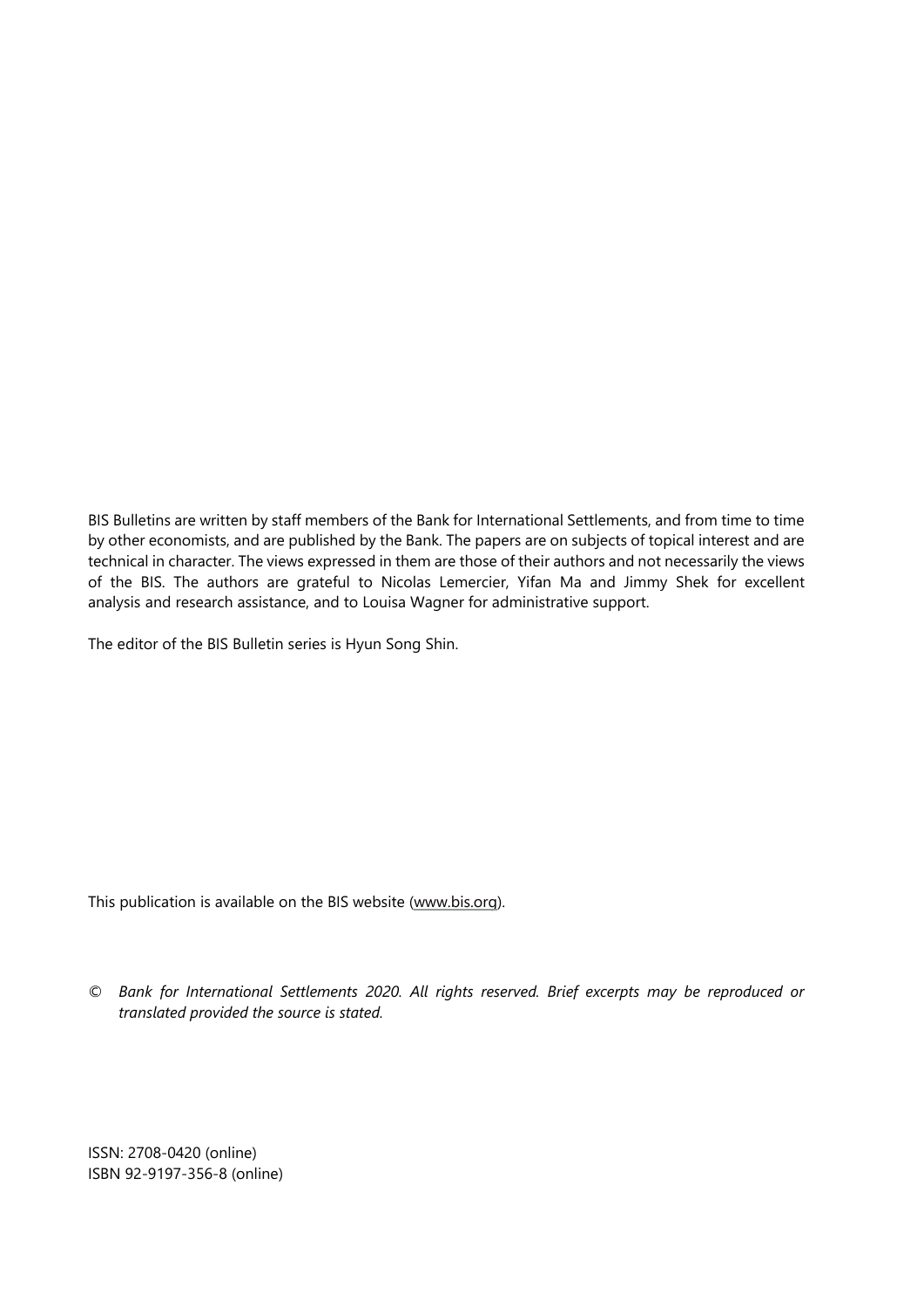*Andreas.Schrimpf@bis.org*

Hyun Song Shin *Hyunsong.Shin@bis.org*

### Leverage and margin spirals in fixed income markets during the Covid-19 crisis

*Key takeaways* 

- *For a two-week period in mid-March 2020, government bond markets experienced uncharacteristic turbulence, sometimes selling off sharply in risk-off episodes when they would normally attract safe haven flows.*
- *Evidence in the US Treasury market points to forced selling of treasury securities by investors who had attempted to exploit small yield differences through the use of leverage.*
- *Even though government bonds are safe assets, large holdings by leveraged investors may detract from orderly market functioning and may necessitate interventions by the central bank.*

Government bonds play a crucial role in the financial system, serving as safe assets as well as a benchmark for a wide array of other assets. They also provide a market hedge for stock market investors in that government bond prices often rise when stock prices fall (Clarida (2019)). However, government bond markets experienced a period of unusual turbulence and impaired market functioning in mid-March as the Covid-19 crisis escalated. Market dislocations spilled over to other markets and adversely impacted funding conditions in secured and unsecured money markets.

Orderly markets rest on buyers who are attracted by low prices to enter the market, so that price declines in the absence of fundamental news are cushioned by purchases. However, from time to time, the demand response can become perverse, where price declines may beget more sales. One example is when an investor has borrowed money to purchase assets. When the asset price falls and threatens the investor's solvency, the lender will call in the loan, forcing the investor to sell. In this way, a price decline can lead to further sales, not purchases. Without dealers who can absorb sales and stabilise prices, a feedback loop may develop where price declines beget more sales, leading to further price declines.

The US Treasury market may have experienced precisely such an episode of forced sales and feedback loops during the Covid-19 crisis. We review the evidence and draw broader lessons for market resilience when leveraged investors constitute a substantial portion of the investor base. We conclude with reflections on the role of the central bank as a "dealer of last resort" in such circumstances.

**Dislocations in the US Treasury market.** The US Treasury market suffered one of its most severe bouts of volatility in March. The initial phase of investor de-risking through early March saw orderly flight-tosafety into treasuries. The 10-year yield fell to historical lows, sparking discussions of whether it could go negative. However, from 9 March, the market experienced a snapback in yields and extreme turbulence (Graph 1, left-hand panel), especially for long-dated treasuries (Graph 1, centre panel).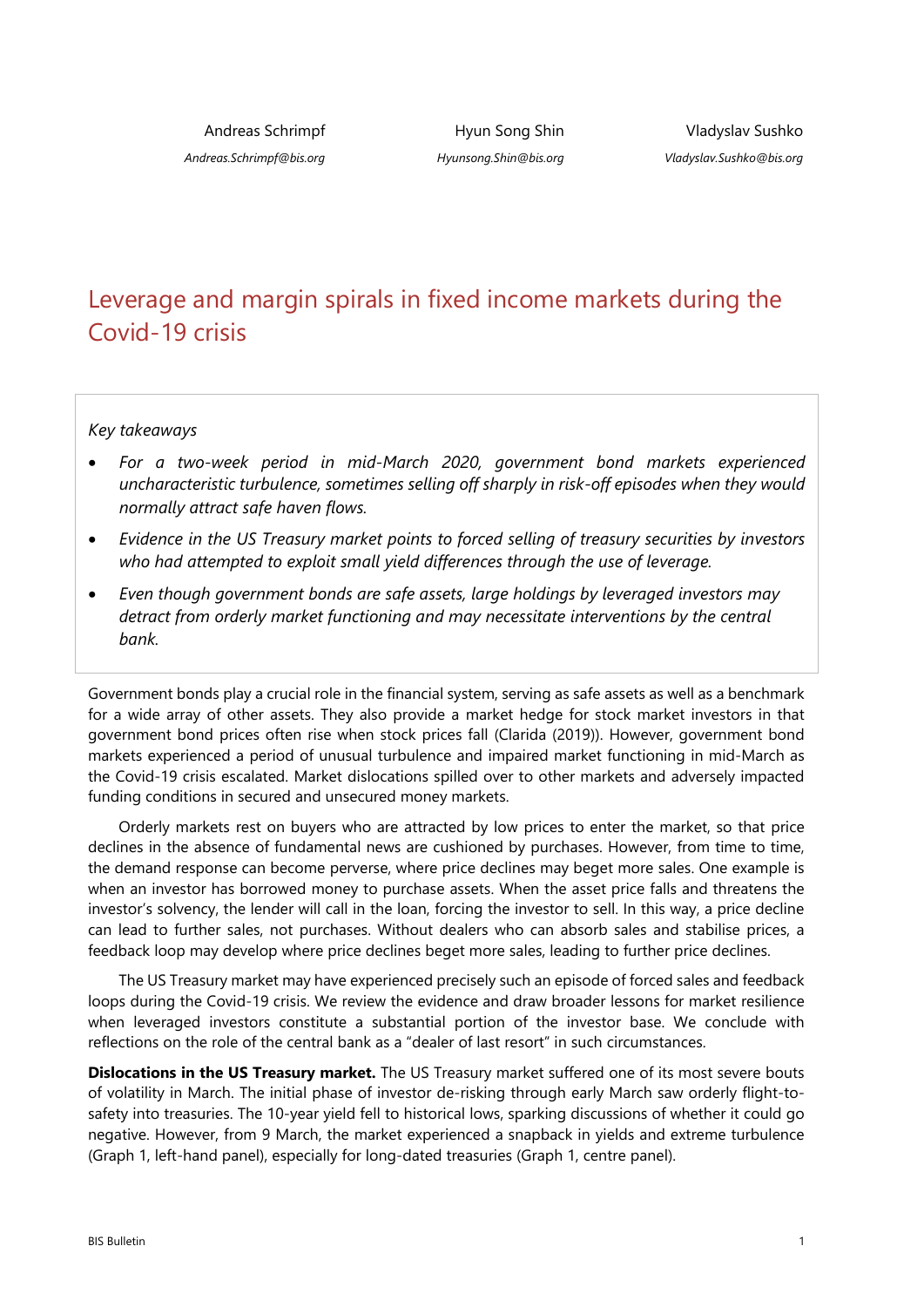

#### Covid-19 market rout and dislocations in the US Treasury market Graph 1

The vertical line in the left-hand panel indicates 9 March 2020.

<sup>1</sup> Exponentially weighted moving average volatility over a one-year window (decay factor = 0.96).

Source: Bloomberg.

The positive gap between treasury yields and the corresponding interest rate swap rate is an indicator of investor balance sheet cost, as holding treasuries entails using up balance sheet, while swaps are a zero money-down (off-balance sheet) position. Periods of heightened volatility tend to go hand-in-hand with limited balance sheet capacity of dealers due to tighter risk constraints. As yields snapped back, the spread between treasury yields and swap rates widened dramatically in mid-March (Graph 1, right-hand panel). Similarly, the market experienced severe mispricing along the yield curve (yield curve fitting errors) and between benchmark bonds and other similar securities (Graph 2, left-hand panel), indicating a breakdown in arbitrage linking various corners of fixed income markets.

**Unwinding of hedge funds' relative value strategies.** Hedge funds that employ so-called relative value strategies fund large positions in treasury securities using leverage through repos, while, at the same time, selling the corresponding futures contract.<sup>1</sup> Hedge funds employing such strategies profit from small differences in the yield between cash treasuries and the corresponding futures. Moreover, since the futures yield and cash yield move together closely, the hedge fund can pocket the small yield difference regardless of which way the market moves. This is an example of a "long-short strategy", as made famous by Long Term Capital Management (LTCM), a hedge fund that failed in 1998, where a long position in one asset is hedged by a short position in a closely related asset (Shin (2010, Chapter 3)).

Relative value investors can achieve high levels of leverage because the collateral value of Treasury securities is normally high. For instance, if an investor can borrow \$99 by pledging \$100 worth of treasuries, the investor need have only \$1 of own funds to hold treasuries worth \$100, achieving 100-fold leverage. In this way, even a small yield difference can be magnified by leverage. Before the Covid-19 crisis, the cash futures relative value strategy delivered a steady stream of returns. One indication of the popularity of such trades was the growing short positions in futures by leveraged funds (Graph 2, centre panel).

However, as volatility picked up and margins surged, particularly at the long-end (Graph 2, right-hand panel), liquidity in futures markets deteriorated sharply (Graph 3, left-hand panel). Futures-implied yields

<span id="page-3-0"></span><sup>1</sup> This trading strategy is commonly referred to as treasury futures arbitrage and forms part of the broader set of balance sheetconsuming trades that consist of a cash Treasury leg that is used as collateral and funded in the repo market, coupled with a derivatives transaction.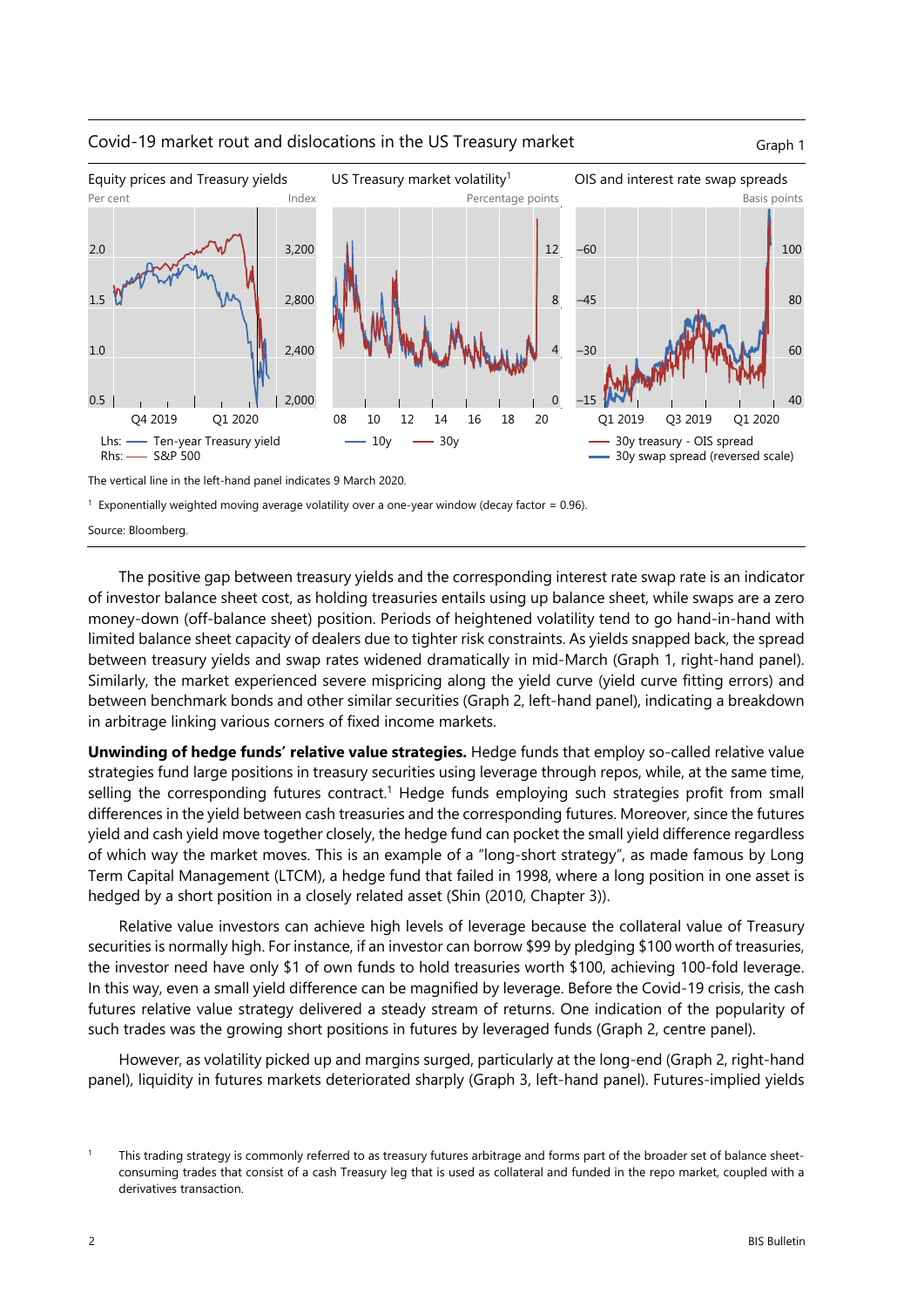dropped more rapidly than bond yields, imposing mark-to-market losses on relative value investors who had sold futures and bought cash bonds. One facet of the ensuing price dislocations between bonds and futures was the fact that the implied repo rates of the cheapest-to-deliver bonds in the futures contracts rose markedly above market term repo rates (Graph 3, centre panel). In frictionless markets, the implied repo rate that an investor would earn by buying the cash bond and delivering it in fulfilment of the futures contract should theoretically be equal to the actual term repo rate. The breakdown of the relationship suggests severe strains at the time in relative value trades. Once the funds were no longer able to meet variation margins, their positions were unwound by dealers/futures exchanges, pushing prices lower. This in turn gave rise to a classic "margin spiral" (à la Brunnermeier and Pedersen (2009)), whereby the cycle of illiquidity, price dislocations and tighter margin requirements fed on itself.<sup>2</sup>



<sup>1</sup> Deviations from a fitted yield curve based on Nelson-Siegel methodology; RMSE = root-mean-square error. <sup>2</sup> 30-year bond maturing on 15 Nov 2049 vs on 15 Feb 2050.  $3$  Net futures positions.

Sources: CBT; CFTC; CME; Bloomberg.

**Dealer balance sheets under pressure.** Under normal circumstances, dealers would be able to alleviate market stresses by absorbing sales and building up an inventory of securities. But, dealers' treasury inventories had already been stretched, especially from 2018 onwards, as they needed to absorb a large amount of issuance (Graph 3, right-hand panel). Far from there being a shortage of safe assets, there was a glut in the run-up to Covid-19. In addition, the steep rise in the volume of the cleared repo market segment (where dealers can economise on capital through netting) indicates that hedge funds have increased their leveraged positions (Graph 4, left-hand panel). With inventories already bloated, dealers faced severe difficulties of further absorbing the unwinding of investor positions in March 2020, particularly at the long end.

**Knock-on effects on systematic funds.** The treasury-futures relative value trades were likely to have been just the tip of the iceberg, as a number of other relative value trades (those using total return swaps, for example) were also susceptible. Furthermore, while the locus of initial market turbulence largely involved relative value investors, de-risking quickly spread to systematic funds. Such funds follow a rulesbased investment strategy with limited, if any, scope for discretionary or tactical adjustment.

<span id="page-4-0"></span> $\overline{2}$  A factor that likely exacerbated the situation was the activation of business continuity planning and work-from-home arrangements on a hitherto unprecedented scale. According to market sources, not only did this make it harder to deal with back office tasks due to margin calls, but it also led to a further overall decline in internal risk limits.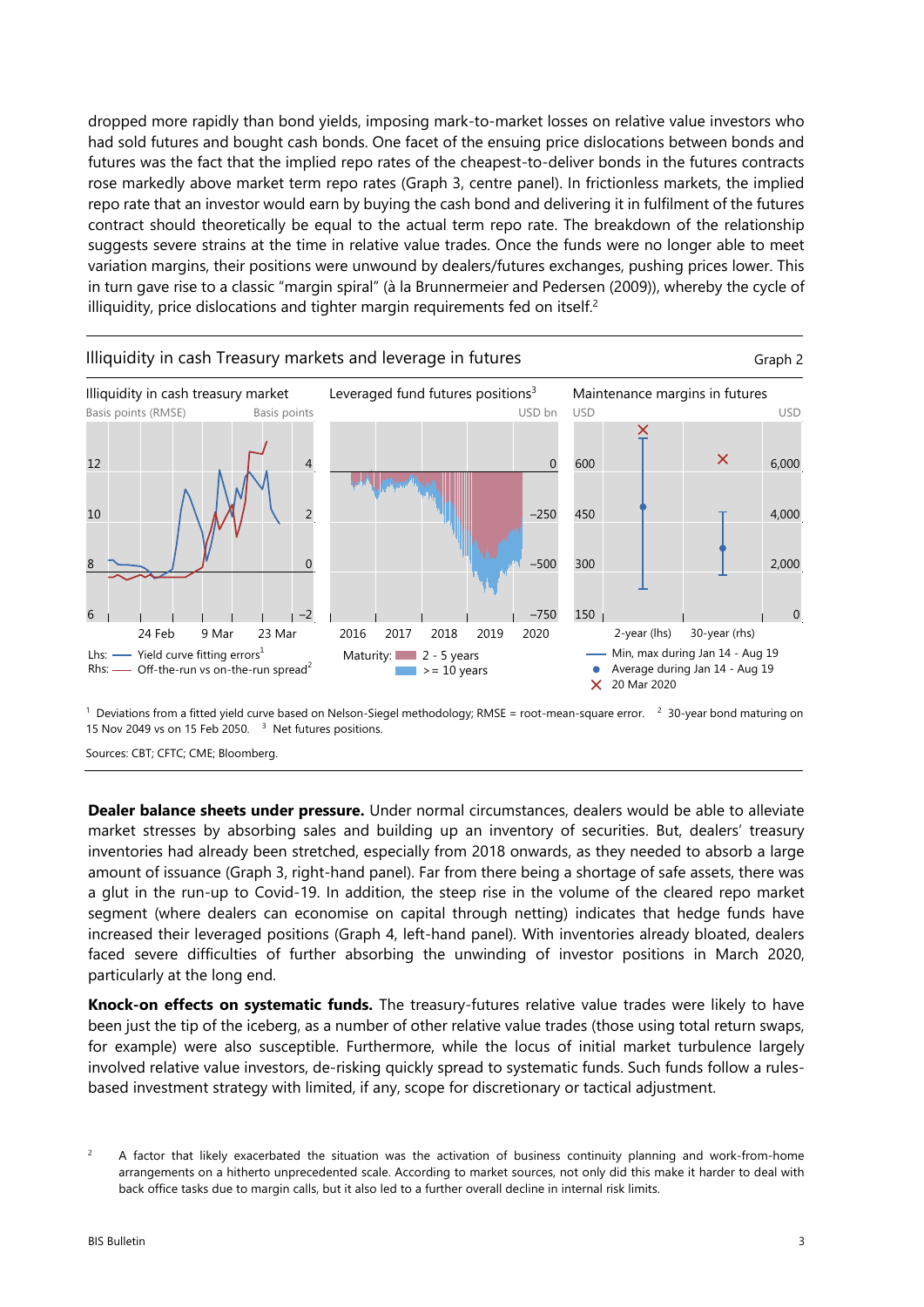

#### Futures market illiquidity and US Treasuries on dealers' balance sheets Graph 3

1 Implied repo rates of cheapest-to-deliver bonds in Treasury futures minus the one-month General Collateral market repo rates.

Sources: Refinitiv; JPMorgan Chase; Bloomberg; BIS calculations.

While systematic strategies are not new, they have expanded rapidly in recent years and their market impact is likely to have increased. Market estimates suggest that about \$1–1.4 trillion of \$9 trillion in hedge fund assets could be managed by systematic funds, including so-called **CTA/momentum funds** that take both long and short positions, primarily in futures markets, and **volatility control funds** that adjust their portfolios dynamically by allocating to safer assets, such as fixed income or cash, when volatility rises[.3](#page-5-1) These lever up the equity part of the portfolio and de-risk when volatility limits are reached.

Another group of systematic funds are so-called **risk parity funds** that use leverage to enhance the return contribution of safer assets, eg government bonds, in their overall portfolio. They tend to have longer look-back periods and are less responsive to short-lived episodes of financial market volatility.<sup>[4](#page-5-0)</sup> However, during the Covid-19 crisis, the dislocation in the treasury market meant that bonds no longer performed as a hedge or delivered desired exposure in either type of strategy. As the funds scaled down leverage, this led to a dash for cash, exacerbating declines in *both* equity and bond prices. As the equity market sell-off accelerated and treasury volatility also rose, the assets and number of risk parity funds began to fall (Graph 4, centre panel), indicating that the de-risking by systematic funds was widespread.

**Policy considerations.** Events in the last few weeks underscore the importance of market surveillance that takes account of so-called negative convexity positions. The term "convexity" originates from option pricing, and refers to the property whereby the holder of an option benefits from an increase in volatility. "Negative convexity" refers to the reverse property, where an investor incurs losses when volatility rises, eg because the investor has sold options. Investors with negative convexity positions can hedge dynamically by trading the underlying security, but such trading strategies invariably entail procyclical

<span id="page-5-1"></span><sup>3</sup> According to market sources, assets under management of CTA/momentum funds are about \$300 billion, and of volatility control funds another \$300 billion (tailored mainly for insurance companies offering variable annuity products); assets under management of risk parity funds are estimated to be in the range of about \$400 billion. In addition, factor investing/smart beta ETFs account for another \$400 billion.

<span id="page-5-0"></span><sup>4</sup> For example, market contacts report that risk parity funds did not join the burst of broad-based selling back in December 2018.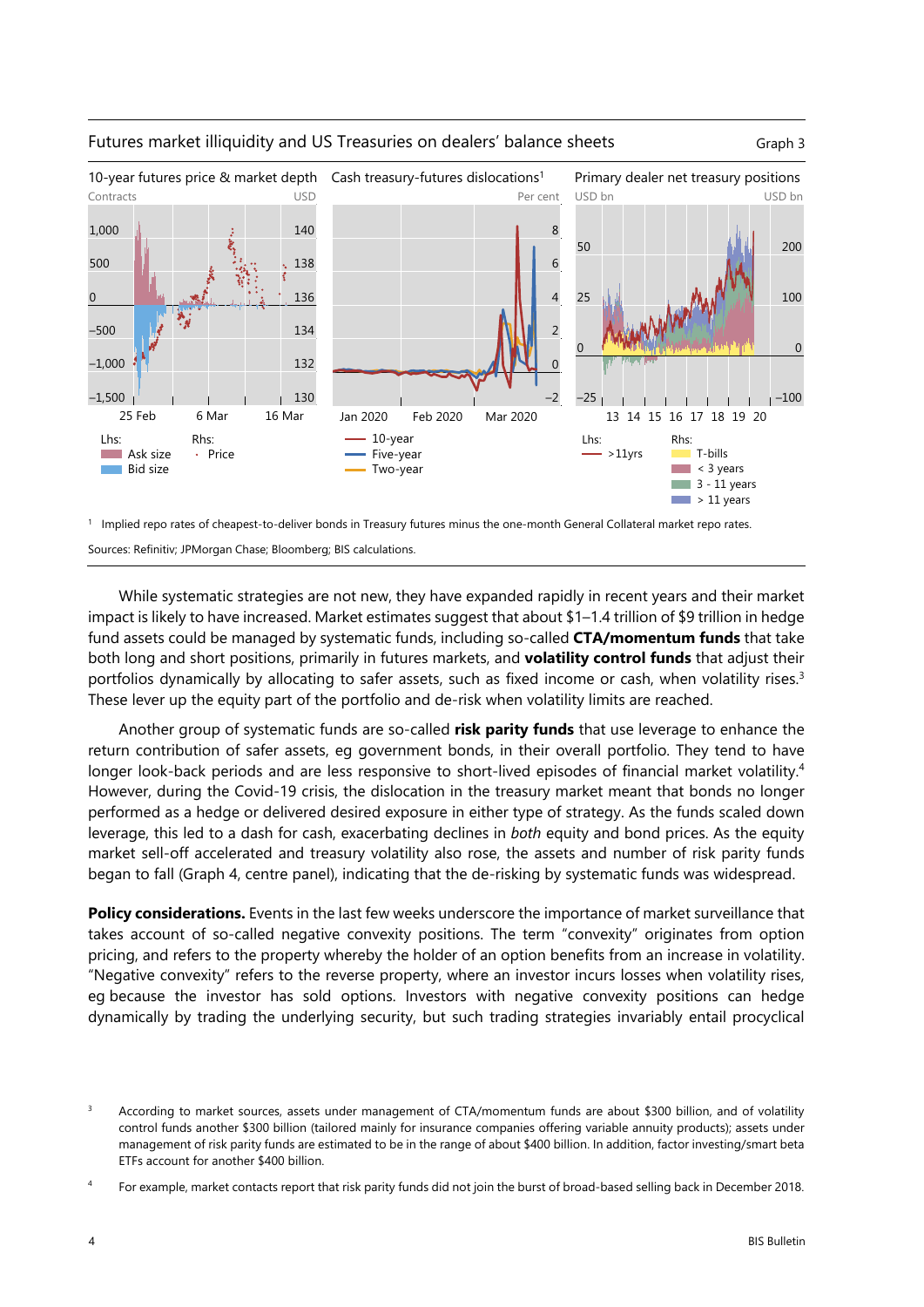trading strategies of selling when the price falls, and buying when the price rises (Shin (2010, Chapter 4)). Portfolio insurance strategies behind the 1987 stock market crash are a good example.<sup>5</sup>



1 Tri-party = Tri-Party General Collateral market.  $2$  FICC = Fixed Income Clearing Corporation.  $3$  Includes multiple funds belonging to the same fund family.

Sources: Federal Reserve Bank of New York; US Securities and Exchange Commission; Bloomberg; BIS calculations.

The recent episode in treasury markets illustrates yet again that high leverage through cheap funding of securities positions can lead to the accumulation of negative convexity positions. This directly raises the risk of an endogenous feedback loop, when such positions unwind rapidly and in a non-linear way as volatility picks up. As such, market monitoring should look beyond current conditions and ask the "whatif" questions that are relevant for potential market stresses. To be effective, such fully fledged stress tests must assess the potential scope for forced selling and feedback loops, especially in tranquil periods when leverage is building up.

More generally, there are important lessons on the importance of the composition of the investor base, and the related policy issue of the provision of liquidity by central banks. Given the importance of the government bond market as a benchmark financial market price, any dysfunction has far-reaching detrimental effects that ripple through the rest of the financial system and the real economy.

In this context, the reaction function of the central bank is an important background factor. The ample provision of funding by the central bank may be an enabling factor for cheap leverage via repos to fuel short-convexity exposures. Hedge funds rely on two main sources of funding: repo and prime brokers, and the importance of repo funding has been growing gradually (Graph 4, right-hand panel). In retrospect, the repo market ructions of September 2019 appears to have been a canary in the coal mine for the recent turmoil. Back then too, repo demand from hedge funds to maintain arbitrage trades between cash bonds and derivatives contributed to the funding squeeze in dollar repo markets.<sup>6</sup>

Recent events also illustrate how the authorities may need to absorb sales directly rather than doing so indirectly by lending to dealers, especially when funding is not the relevant constraint. This may also explain why, on this occasion, the Fed's rapid purchases of securities out of dealers' inventories (to the

<span id="page-6-1"></span><sup>5</sup> Another example is the convexity hedging by MBS investors or by liability-driven institutional investors, such as life insurers.

<span id="page-6-0"></span><sup>6</sup> See eg Avalos et al (2019).